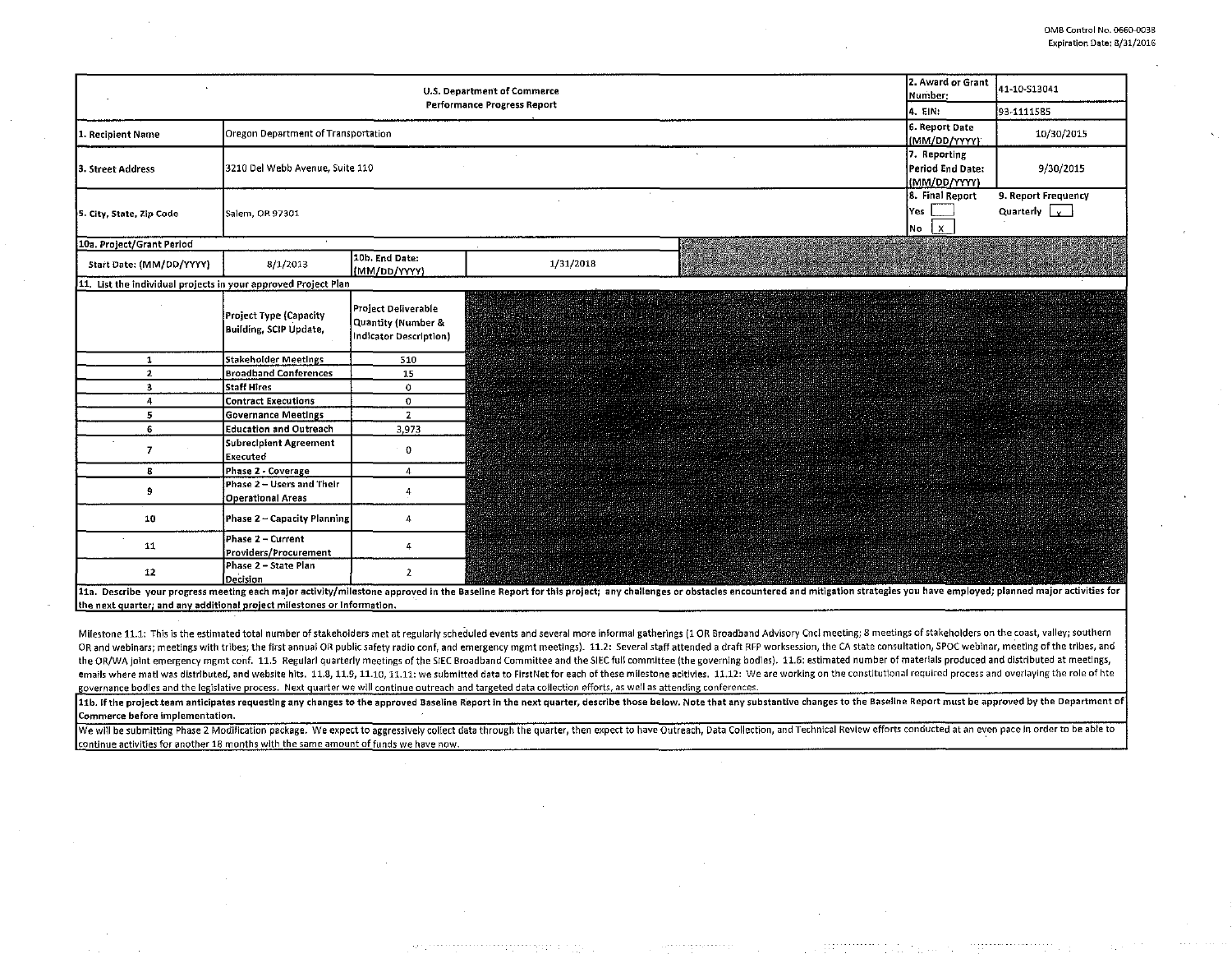## 11c. Provide any other information that would be useful to NTIA as it assesses this project's progress.

The original SWIC/SPOC resigned in the spring of 2015 and the transition to a new one is complete. An OR statute became effective July 1 that moved the governing body (SIEC) under the State CIO, and that transition is also completion. We will update the State Communications Interoperability Plan (SCIP), grant plan and budget, and the Planning For FirstNet in Oregon documents in November, which should ease future efforts. [11d. Describe any success stories or best practices you have identified. Please be as specific as possible.

For data collection we went directly to the Computer Aided Dispatch (CAD) vendors for the 9-1-1 data, which was very. We uploaded about 55 data sets to FirstNet which demonstrate and clarify areas of needed coverage.

| 12. Personnel                                                                                                                                              |                      |                                    |                                                          |                      |                               |                   |                 |                                                  |                                          |
|------------------------------------------------------------------------------------------------------------------------------------------------------------|----------------------|------------------------------------|----------------------------------------------------------|----------------------|-------------------------------|-------------------|-----------------|--------------------------------------------------|------------------------------------------|
| 12a. If the project is not fully staffed, describe how any lack of staffing may impact the project's time line and when the project will be fully staffed. |                      |                                    |                                                          |                      |                               |                   |                 |                                                  |                                          |
| The project is now fully staffed.                                                                                                                          |                      |                                    |                                                          |                      |                               |                   |                 |                                                  |                                          |
| 12b. Staffing Table                                                                                                                                        |                      |                                    |                                                          |                      |                               |                   |                 |                                                  |                                          |
| Job Title                                                                                                                                                  | FTE%                 |                                    | Project (s) Assigned                                     |                      |                               |                   |                 |                                                  | Change                                   |
| StatewideInteroperability<br>Coordinator                                                                                                                   | 60                   |                                    | SLIGP project coordination (SPOC)                        |                      |                               |                   |                 |                                                  | FTE functioning at 60%                   |
| Performance manager                                                                                                                                        | 20                   |                                    | Consultant coordination<br><b>FTE</b> functioning at 20% |                      |                               |                   |                 |                                                  |                                          |
| Program Budget manager                                                                                                                                     |                      |                                    | Grant and finance management                             |                      |                               |                   |                 |                                                  |                                          |
| Project Coordinator                                                                                                                                        | 100                  | Project coordination               | FTE functioning at 5%<br>FTE functioning at 100%         |                      |                               |                   |                 |                                                  |                                          |
| Outreach coordinator                                                                                                                                       | 100                  | loutreach coordination             | FTE functioning at 100%                                  |                      |                               |                   |                 |                                                  |                                          |
| Data Analyst                                                                                                                                               | 100                  | outreach support and data analysis |                                                          |                      |                               |                   |                 |                                                  | FTE functioning at 100%                  |
| 13. Subcontracts (Vendors and/or Subrecipients)                                                                                                            |                      |                                    |                                                          |                      |                               |                   |                 |                                                  |                                          |
| 13a. Subcontracts Table - include all subcontractors. The totals from this table must equal the "Subcontracts Total" in Question 14f.                      |                      |                                    |                                                          |                      |                               |                   |                 |                                                  |                                          |
| Name                                                                                                                                                       | Subcontract Purpose  |                                    | Type<br>(Vendor/Subrec.)                                 | RFP/RFQ Issued (Y/N) | Contract<br>Executed<br>(N/N) | <b>Start Date</b> | <b>End Date</b> | <b>Total Federal</b><br><b>Funds Allocated</b>   | <b>Total Matching Funds</b><br>Allocated |
| SAIC                                                                                                                                                       | Outreach & Education |                                    | Vendor                                                   | No                   | Yes                           | 2/27/2014         | 12/31/2015      | \$1,188778 (incl<br>\$248,575 in<br>contingency) | N/A                                      |
| 13b. Describe any challenges encountered with vendors and/or subrecipients.                                                                                |                      |                                    |                                                          |                      |                               |                   |                 |                                                  |                                          |
| None at this time.                                                                                                                                         |                      |                                    |                                                          |                      |                               | 1.14              |                 |                                                  |                                          |